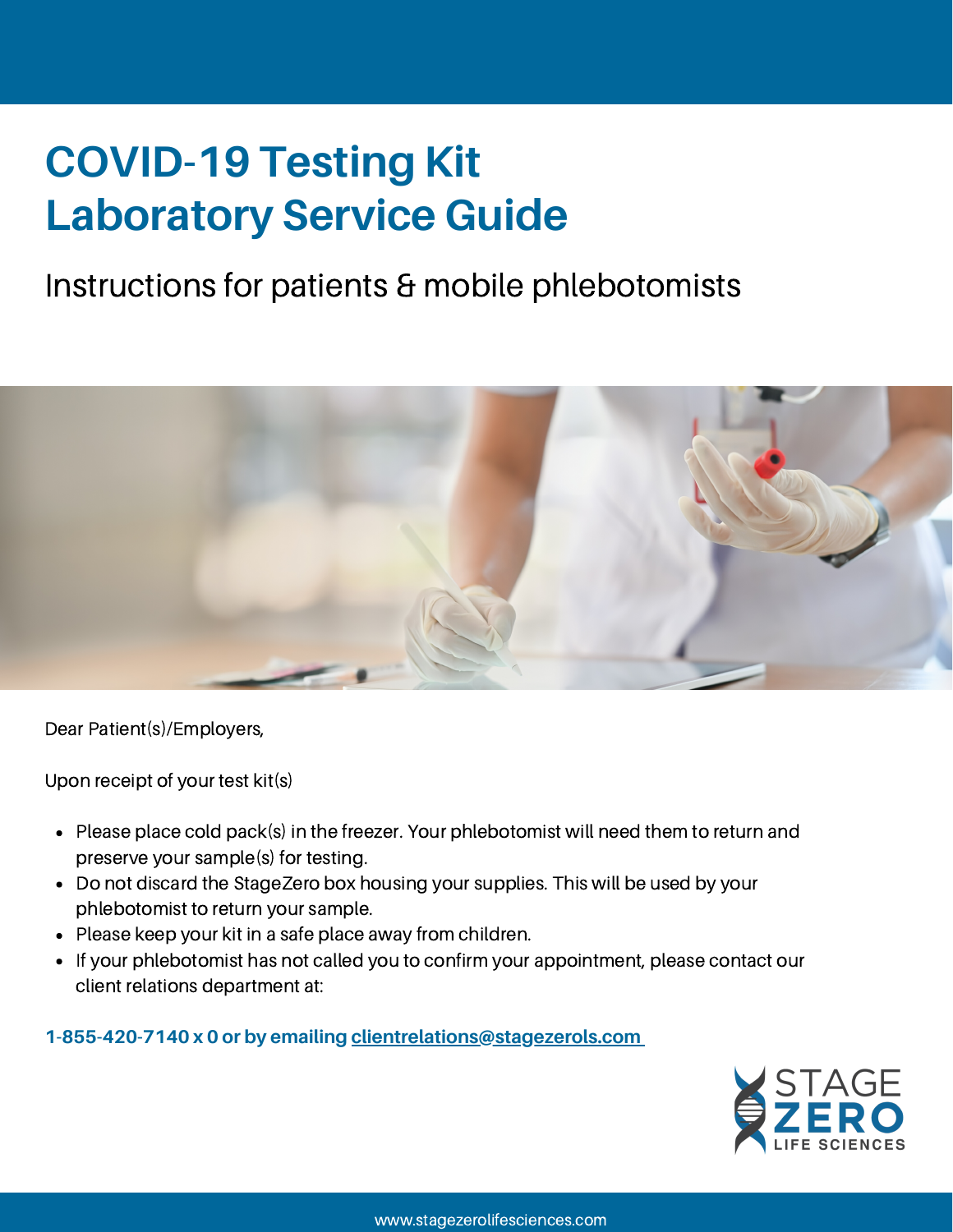

#### **COVID-19 Antibody IgM/IgG Serum Collection Instructions**

Step 1: Prep patient as you would with any normal venipuncture, Collect one SST/Tiger top per patient. See picture below for tube reference.



Step 2: After collection of sample, label with patient information, wait 15 minutes for the sample to clot, then centrifuge.

\*\***It is important that you centrifuge or "spin" the sample before shipping to prevent Hemolysis and possible rejection of the sample\*\***

Step 3: After Centrifuging, place sample in the provided biohazard bag and refrigerate until ready to ship. Samples are stable refrigerated for 48 hours after collection.

#### \*\***If you are not shipping the sample within 48 hours please pour off In an aliquot tube and freeze until ready to ship\*\***

Step 4: When shipping please refer to the Kangaroo mailer instructions sent with your kit. If you are shipping a batch in a large cooler please layer ice packs around the samples to keep them cold during transit.

**\*\* We will include the proper amount of ice packs to ship back with the samples when we send your kit. Please place ice packs in the freezer as soon as possible after receiving them to make sure they are fully frozen for transit\*\***

Step 5: Label box and ship!

**Please contact Miranda Baker @ 855-420-7140 Ext: 1998, with any questions or concerns.**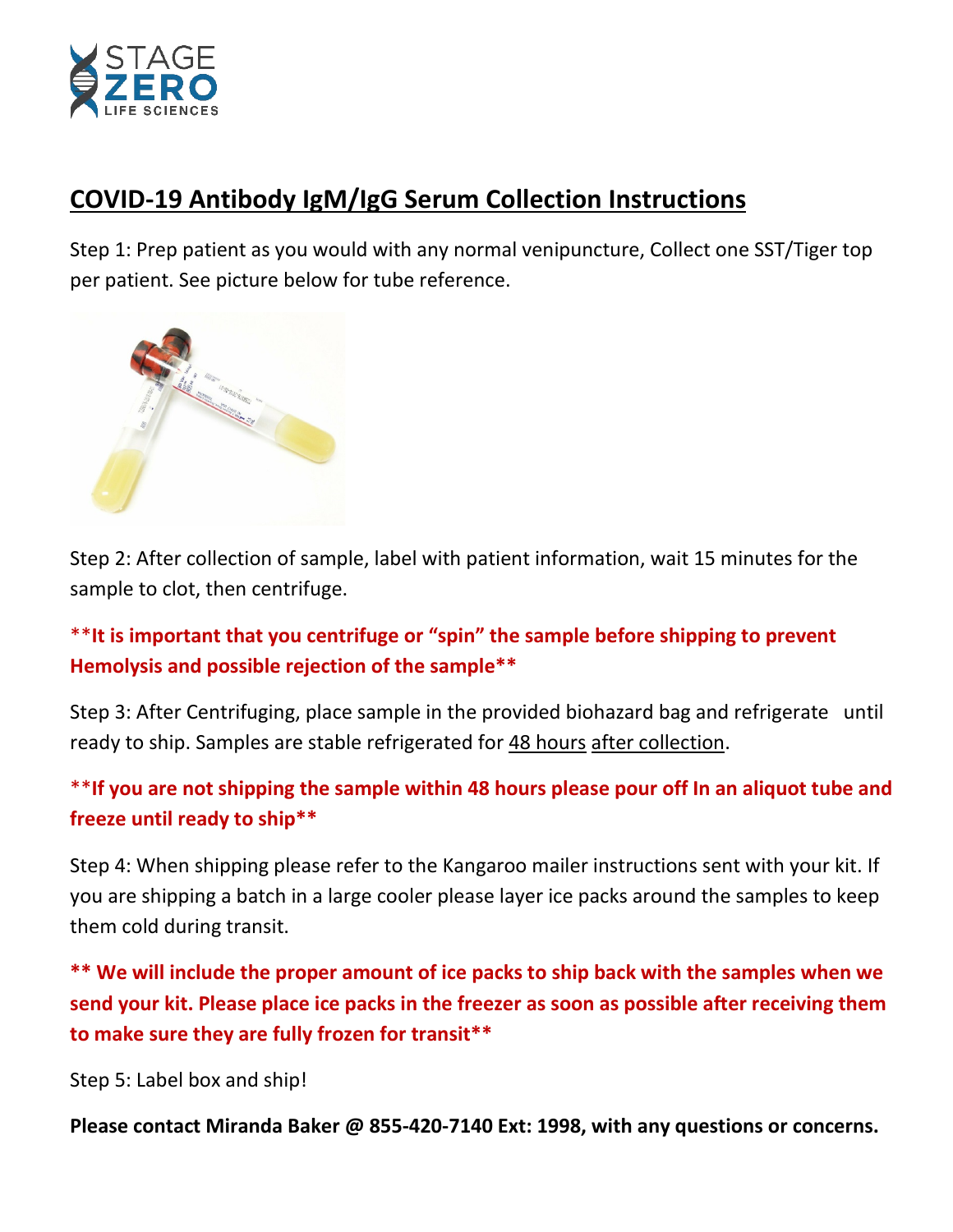

#### **Nasopharyngeal Swab collection for COVID 19 RT PCR testing**

Step 1: Prep the patient by explaining the procedure to them.

Step 2: Have the patient tilt their head back and insert the swab parallel to the palate (roof of the mouth) until you feel a resistance. Ex:



Photo Credit: CDC

Step 3: Gently rotate the swab.

Step 4: Leave swab in place for several seconds so it can absorb secretions.

Step 5: Slowly remove swab while rotating it.

Step 6: Insert swab into tube with preservative and snap the handle at the breaking point.

Step 7: Store swab between 2°-8°C or 35°-44°F until ready to ship. No longer than 72 hours.

**\*If a blockage or deviated septum causes problems collecting the sample, use the same swab and collect sample from the other nostril\***

**\*PLEASE MAKE SURE THE CAP IS TIGHTLY SECURED ON TOP OF THE TUBE TO PREVENT LEAKING IN TRANSPORT\*** 

**Please Contact Miranda Baker @ 855-420-7140 Ext: 1998, with any questions or concerns.**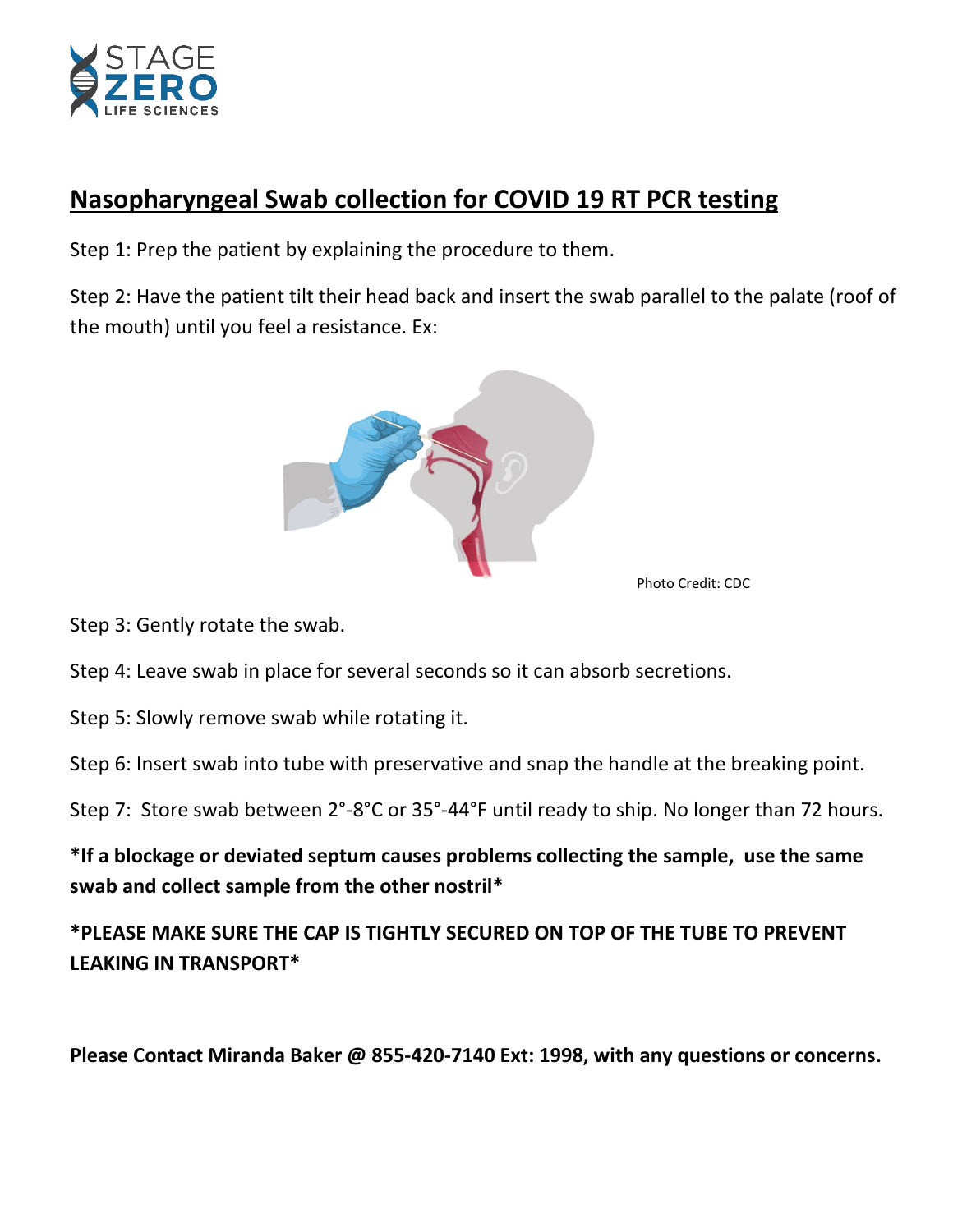



#### **Kangaroo Mailer Instructions**

**Step 1:** Insert 2 FROZEN ice packs between the foam inserts.

**Step 2:** Place samples in biohazard bags and put them in between the ice packs In the pouch.

**Step 3:** Once all of your samples are in the pouch, remove covering from adhesive strip on the top of the mailer and seal.

**Step 4:** Puncture the bullseye's on both sides of the mailer with a pen or something similar.

**Step 5:** Wait for mailer to inflate, it should double in size.

**Step 6:** Place inside cardboard box sent with the mailer, add shipping label, and ship!

#### **\*DO NOT PLACE ICEPACKS OUTSIDE OF THE FOAM INSERTS, THE SAMPLE WILL ARRIVE OUT OF ACCEPTABLE TEMPERATURE RANGE AND WILL BE REJECTED\***

**Please contact Miranda Baker @ 855-420-7140 Ext: 1998, with any questions or concerns.**